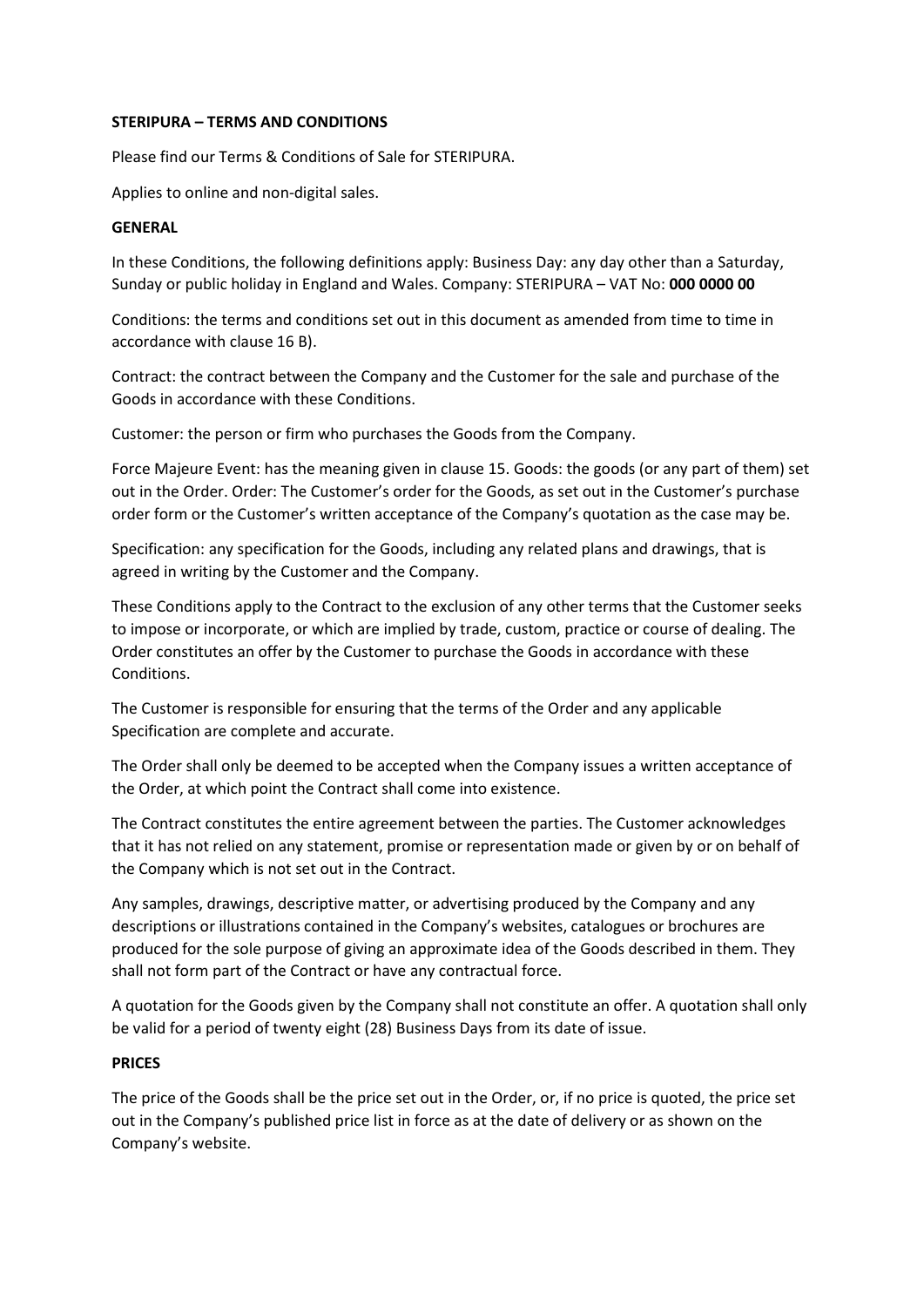The Company may, by giving notice to the Customer at any time up to 14 Business Days before delivery, increase the price of the Goods to reflect any increase in the cost of the Goods that is due to: any factor beyond the Company's control (including foreign exchange fluctuations, increases in taxes and duties, and increases in labour, materials and other manufacturing costs); any request by the Customer to change the delivery date(s), quantities or types of Goods ordered, or the Specification; or any delay caused by any instructions of the Customer or failure of the Customer to give the Company adequate or accurate information or instructions.

C) Unless otherwise agreed all prices quoted and / or invoiced will be in Pounds Sterling and where an alternative currency is agreed the Company reserves the right to apply an exchange control fluctuation charge appropriate to the rate of exchange ruling at the date of payment by the Customer.

# **DELIVERY**

Any dates quoted for delivery are approximate only, and the time of delivery is not of the essence. The date of delivery shall in every case be dependent upon the receipt of final instructions or approvals being obtained from the Customer.

The Company shall not be liable for any delay in delivery of the Goods that is caused by a Force Majeure Event or the Customer's failure to provide the Company with adequate delivery instructions or any other instructions that are relevant to the supply of the Goods.

If the Company fails to deliver the Goods, its liability shall be limited to the costs and expenses incurred by the Customer in obtaining replacement goods of similar description and quality in the cheapest market available, less the price of the Goods.

The Company shall have no liability for any failure to deliver the Goods to the extent that such failure is caused by a Force Majeure Event or the Customer's failure to provide the Company with adequate delivery instructions or any other instructions that are relevant to the supply of the Goods.

The Company will endeavour to comply with reasonable requests by the Customer for postponement of delivery but shall be under no obligation to do so. Where postponement is agreed by the Company in writing the Customer shall pay all costs and expenses including a reasonable charge for storage occasioned thereby.

The Company shall endeavour to provide proof of delivery upon request from the Customer provided that the Company receives such a request in writing within one calendar month from the date of invoice.

If the Customer requests proof of delivery after one calendar month from the date of invoice the Company shall at its sole discretion be entitled to charge the sum of £5 per proof of delivery. Proof of delivery shall be retained by the Company for a maximum period of 6 months after date of invoice.

### RISK

The risk in the Goods shall pass to the Customer on completion of delivery notwithstanding that the Company may be responsible for delivery. PROPERTY A) Title to the Goods shall not pass to the Customer until the Company has received payment in full (in cash or cleared funds) for: the Goods; and any other goods or services that the Company has supplied to the Customer in respect of which payment has become due.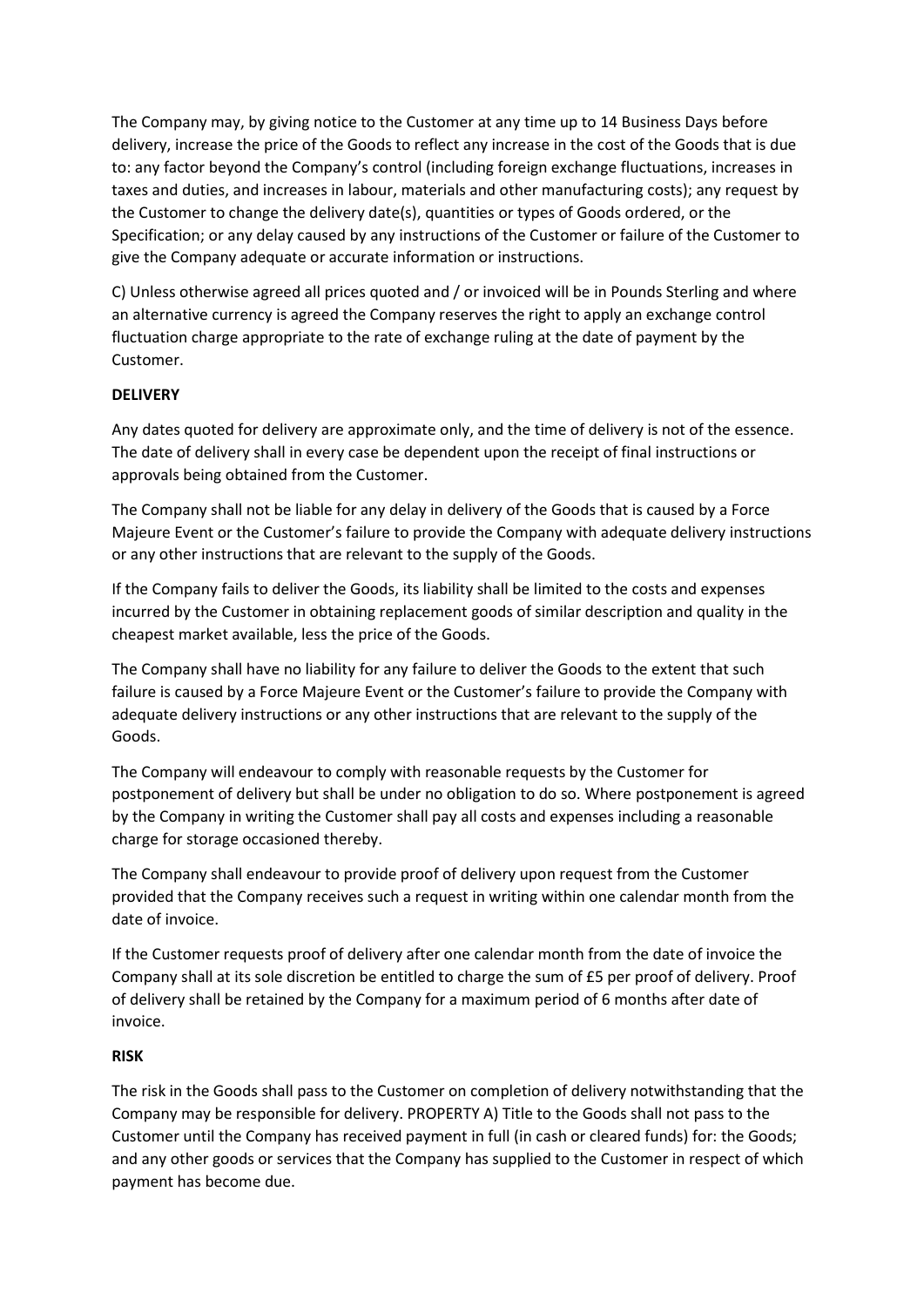#### **INSURANCE**

 Until property in the Goods has passed to the Customer in accordance with Condition 5 without prejudice to the Company's other rights:- The Customer shall insure the Goods to their full value which are on or at the Customer's premises against fire and theft, and shall, if required to do so in writing by the Company, prove to the Company that such insurance has been effected from the date of delivery.

The Customer shall not remove, deface or obscure any identifying mark or packaging on or relating to the Goods; The Customer shall keep the Goods apart from all other goods so as to distinguish and separate the Goods from other goods as being property of the Company. D) The Customer shall retain the Goods solely as the Company's fiduciary agent and as bailee for the Company.

The Customer shall give the Company such information relating to the Goods as the Company may require from time to time. Until such time as property in the Goods passes to the Customer, the Customer shall be entitled to resell or use the goods in the ordinary course of business, but shall account to the Company for the proceeds of sale or otherwise of the goods, whether tangible or intangible, including insurance proceeds, and shall keep all such proceeds separate from any moneys or property of the Customer, and third parties and, in the case of tangible proceeds, property stored, protected and insured.

Until such time as the property in the Goods passes to the Customer (and provided the Goods are still in existence and have not been resold) the Company shall be entitled at any time to require the Customer to deliver up the Goods to the Company and, if the Customer fails to do so forthwith, to enter upon any premises of the Customer or any third party where the Goods are stored and repossess the Goods. G) The Customer acknowledges that before entering into an agreement for the purchase of any goods from the Company he has expressly represented and warranted that he is not insolvent or being a company with limited or unlimited liability, knows of no circumstances which would entitle any debenture holder or creditor to appoint a receiver or to petition for the windingup of the company or to exercise any other rights over or against the Company's assets.

Where the Company reasonably believes that any event in clause 13 is about to happen and notifies the Customer accordingly, then, provided that the Goods have not been resold, or irrevocably incorporated into another product, and without limiting any other right or remedy the Company may have, the Company may at any time require the Customer to deliver up the Goods and, if the Customer fails to do so promptly, enter any premises of the Customer or of any third party where the Goods are stored in order to recover them.

H) Subject to the terms hereof the Customer is licensed by the company to sell on the goods subject to the express condition that he does so as agent for the Company and bailee whether the Customer sells on his own account or not and that the entire proceeds thereof are held in trust for the Company and are not mingled with other monies or paid into any overdrawn bank account and shall be at all times identifiable as the Company's monies.

#### DAMAGE OR LOSS

Where shortage or loss in transit occurs to the goods before delivery thereof to the Customer in accordance with the provisions of the contract the Company undertakes to repair or replace such goods free of charge PROVIDED ALWAYS that:-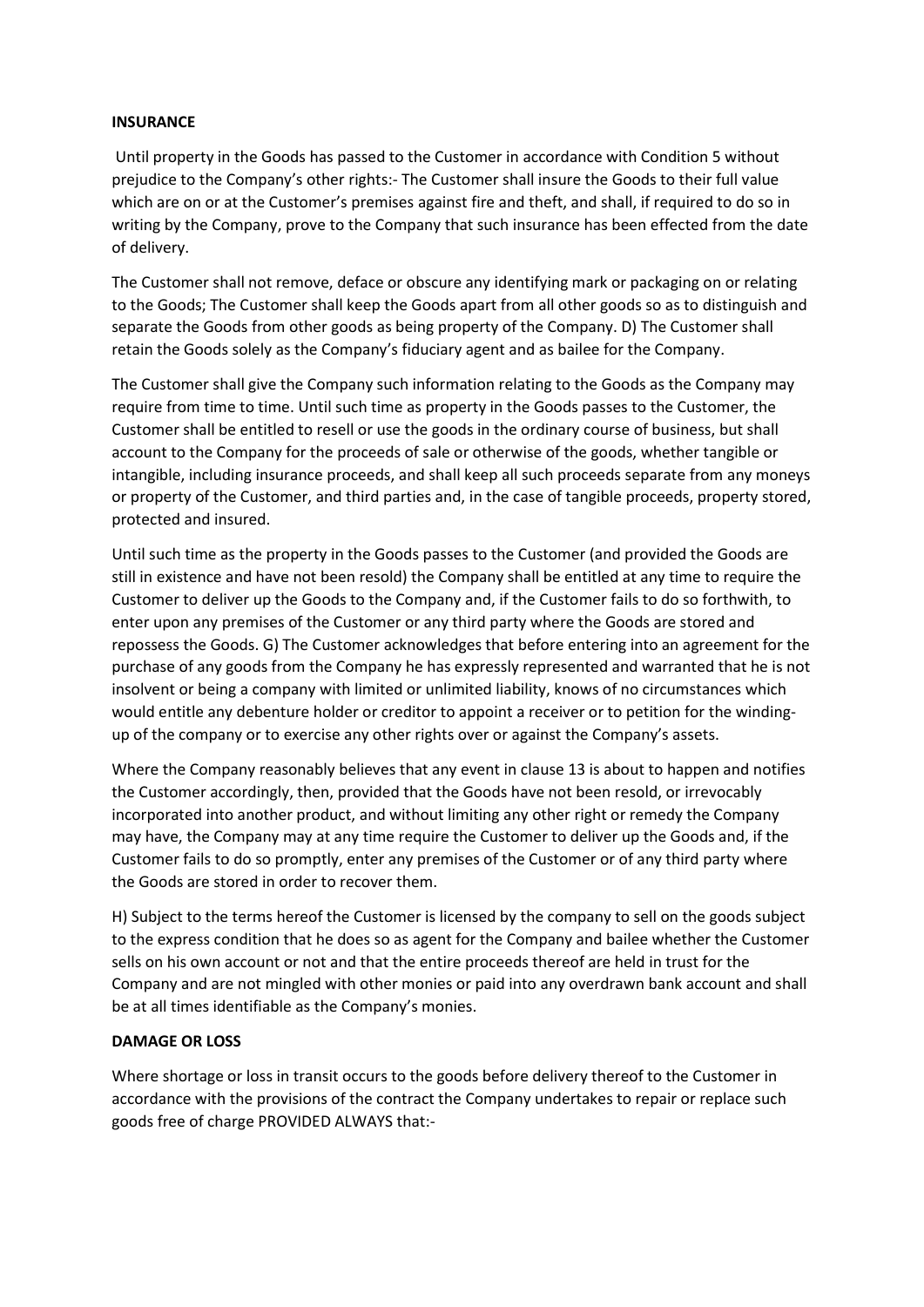(i) the Customer shall have given verbal or written notice to the Company within 48 hours of the receipt of the case of non-delivery of the Company's advice note/invoice any such verbal notice/claim to be confirmed in writing within seven days.

(ii) The Customer shall have returned to the Company's works any such damaged or defective goods within seven days of the receipt thereof. B) In the event that the Company is required to replace goods within the terms of this condition any specified time for delivery shall be extended for the purpose of such repair or replacement for such periods as the Company shall reasonably require. Save as expressly provided in this condition the Company shall not have any liability whatsoever for or in connection with any damage to or loss of the goods.

# CANCELLATION

Cancellation will only be agreed to by the Company on condition that all costs and expenses including restocking charges incurred by the Company relating to cancellation, and all loss of profits and other loss or damage resulting to the Company by reason of such cancellation will be reimbursed by the Customer to the Company forthwith.

### TERMS OF PAYMENT

Other than for payments made online at the Company's website the Company may invoice the Customer for the Goods on or at any time after the completion of delivery.

The Customer shall pay the invoice in full and in cleared funds no later than the last Business Day of the month following the month the invoice was dated. Payment shall be made to the bank account nominated in writing by the Company. Time of payment is of the essence.

C) The Customer shall pay all amounts due under the Contract in full without any deduction or withholding except as required by law and the Customer shall not be entitled to assert any credit, set-off or counterclaim against the Company in order to justify withholding payment of any such amount in whole or in part.

The Company may at any time, without limiting any other rights or remedies it may have, set off any amount owing to it by the Customer against any amount payable by the Company to the Customer. No disputes arising under the contract nor delays beyond the control of the Company shall interfere with prompt payment by the Customer.

In the event of default in payment by the Customer in accordance with the agreed terms, the Company shall be entitled without prejudice to any other right or remedy to suspend all further deliveries without notice. If the Customer fails to make any payment due to the Company under the Contract by the due date for payment (due date), then the Customer shall pay interest on the overdue amount at the rate dictated by the Late Payment of Commercial Debts (Interest) Act 1998 (as supplemented).

Such interest shall accrue on a daily basis from the due date until the date of actual payment of the overdue amount, whether before or after judgment. The Customer shall pay the interest together with the overdue amount.

Payment on export orders shall be made in cash against bills of exchange unless special arrangements have been made in writing between the Company and the Customer. Where goods are sent F.O.B. the responsibility to the Customer shall cease immediately the goods are placed on board ship and the Company shall in consequence be under no obligation to give the Customer the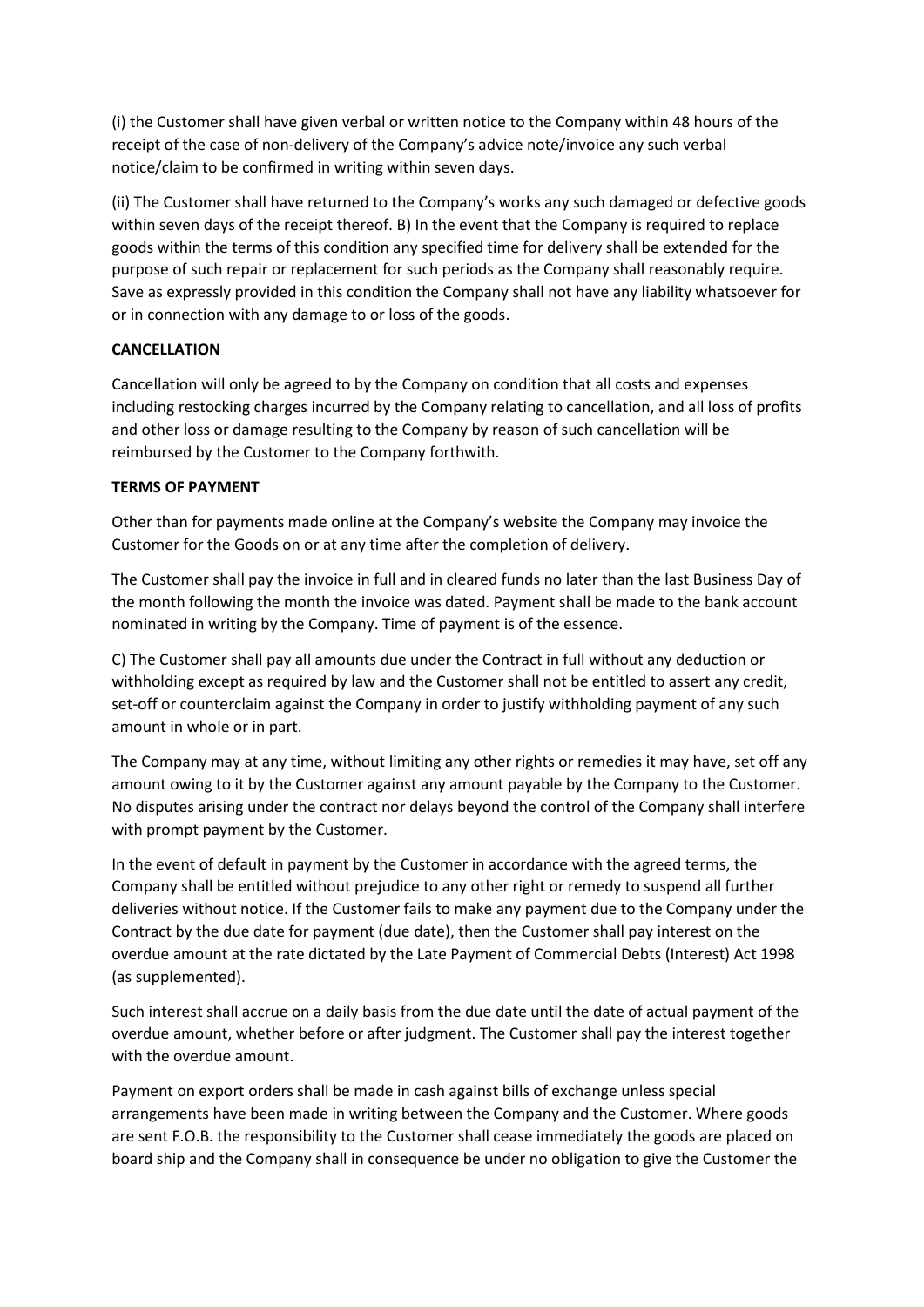notice specified in the Section 23(3) of the Sale of Goods Act 1979. Online payment services will be carried out by **STRIPE, PayPal and ApplePay** 

Online card payments shall be subject to the terms and conditions of the online payment provider.

# GUARANTEE

The Company agrees to replace at its own option goods or parts of goods proved to the Company's satisfaction to be faulty (fair wear and tear or damage due to miss-use or operation excepted) provided that such fault be notified within one month from the date of despatch from the Company.

Any such replacements shall include free delivery to the Customer's works. However, no replacement goods shall be despatched until the goods complained of have been delivered to the Company's premises at the Customer's risk and expense.

# **QUALITY**

A) The Company warrants that on delivery, and for a period of 12 months from the date of delivery (warranty period), the Goods shall: conform in all material respects with their description; and be free from material defects in design, material and workmanship;

B) Subject to clause 11 C), if:

the Customer gives notice in writing to the Company during the warranty period within a reasonable time of discovery that some or all of the Goods do not comply with the warranty set out in clause 11

A); the Company is given a reasonable opportunity of examining such Goods; and iii. the Customer (if asked to do so by the Company) returns such Goods to the Company's place of business at the Customer's cost, the Company shall, at its option, repair or replace the defective Goods, or refund the price of the defective Goods in full.

C) The Company shall not be liable for Goods' failure to comply with the warranty set out in clause 11

A) in any of the following events: the Customer makes any further use of such Goods after giving notice in accordance with clause 11

B); the defect arises because the Customer failed to follow the Company's oral or written instructions as to the storage, commissioning, installation, use and maintenance of the Goods or (if there are none) good trade practice regarding the same;

iii. the defect arises as a result of the Company following any drawing, design, instruction or document supplied by the Customer; the Customer alters or repairs such Goods without the written consent of the Company; the defect arises as a result of fair wear and tear, wilful damage, negligence, or abnormal storage or working conditions; or the Goods differ from their description as a result of changes made to ensure they comply with applicable statutory or regulatory requirements.

D) Except as provided in this clause 11, the Company shall have no liability to the Customer in respect of the Goods' failure to comply with the warranty set out in clause 11 A).

E) Except as set out in these Conditions, all warranties, conditions and other terms implied by statute or common law are, to the fullest extent permitted by law, excluded from the Contract.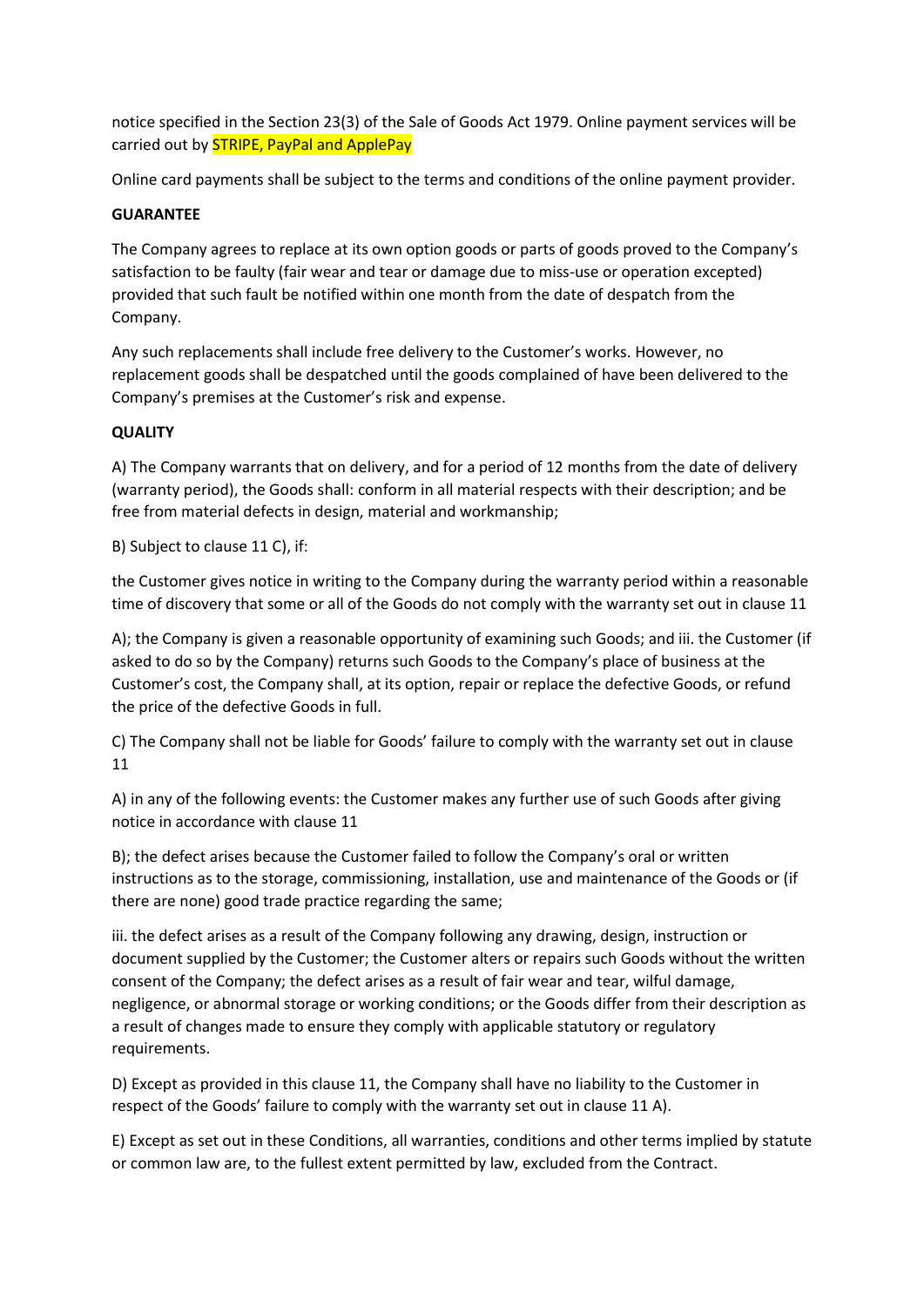F) These Conditions shall apply to any repaired or replacement Goods supplied by the Company.

# LIABILITY

A) Nothing in these Conditions shall limit or exclude the Company's liability for: death or personal injury caused by its negligence, or the negligence of its employees, agents or subcontractors (as applicable); fraud or fraudulent misrepresentation;

iii. breach of the terms implied by section 12 of the Sale of Goods Act 1979; defective products under the Consumer Protection Act 1987; or any matter in respect of which it would be unlawful for the Company to exclude or restrict liability.

B) Subject to clause 12 A): the Company shall under no circumstances whatever be liable to the Customer, whether in contract, tort (including negligence), breach of statutory duty, or otherwise, for any loss of profit, or any indirect or consequential loss arising under or in connection with the Contract; and the Company's total liability to the Customer in respect of all other losses arising under or in connection with the Contract, whether in contract, tort (including negligence), breach of statutory duty, or otherwise, shall in no circumstances exceed the price of the Goods as given in the Order.

# IP & CONFIDENTIAL INFORMATION

A) Title to and all intellectual property in all documents, drawing plans photographs, illustrations and other printed matter given to the Customer will remain with the Company and the Customer will not communicate any part of them to any third party without the Company's written consent.

B) The Customer will indemnify the Company against all actions and all costs whatsoever brought or made against the Company as a result of work done at the Customers request in accordance with designs and specifications furnished by the Customer and which result in the infringement of any letters patent copyright registered design or trade mark.

# DETERMINATION

A) If the Customer defaults on payment, commits a breach of contract or becomes subject to any of the events listed in clause 14 B) i .  $-$  14 B) xi. or the Company reasonably believes that the Customer is about to become subject to any of them and notifies the Customer accordingly, then, without limiting any other right or remedy available to the Company, the Company may determine the Contract, cancel or suspend all further deliveries under the Contract or under any other contract between the Customer and the Company without incurring any liability to the Customer, and all outstanding sums in respect of Goods delivered to the Customer shall become immediately due.

B) For the purposes of clause 14 A), the relevant events are: the Customer suspends, or threatens to suspend, payment of its debts or is unable to pay its debts as they fall due or admits inability to pay its debts or (being a company) is deemed unable to pay its debts within the meaning of section 123 of the Insolvency Act 1986 or (being an individual) is deemed either unable to pay its debts or as having no reasonable prospect of so doing, in either case, within the meaning of section 268 of the Insolvency Act 1986 or (being a partnership) has any partner to whom any of the foregoing apply; the Customer commences negotiations with all or any class of its creditors with a view to rescheduling any of its debts, or makes a proposal for or enters into any compromise or arrangement with its creditors other than (where a company) for the sole purpose of a scheme for a solvent amalgamation of that other party with one or more other companies or the solvent reconstruction of that other party;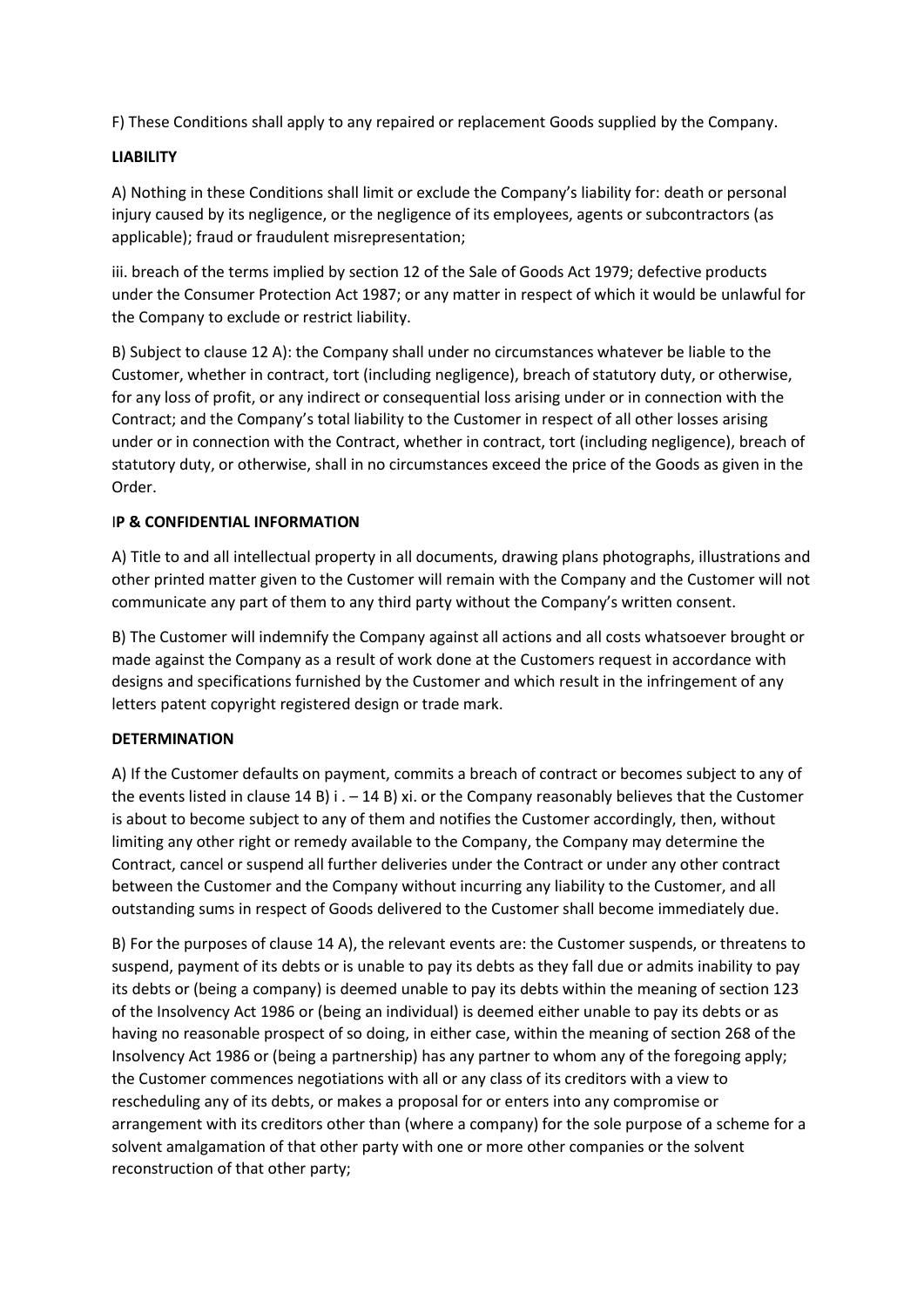iii. a petition is filed, a notice is given, a resolution is passed, or an order is made, for or in connection with the winding up of the Customer (being a company) other than for the sole purpose of a scheme for a solvent amalgamation of the Customer with one or more other companies or the solvent reconstruction of that other party; the Customer (being an individual) is the subject of a bankruptcy petition or order; a creditor or encumbrancer of the Customer attaches or takes possession of, or a distress, execution, sequestration or other such process is levied or enforced on or sued against, the whole or any part of its assets and such attachment or process is not discharged within 14 days; an application is made to court, or an order is made, for the appointment of an administrator or if a notice of intention to appoint an administrator is given or if an administrator is appointed over the Customer (being a company);

vii. a floating charge holder over the assets of that other party (being a company) has become entitled to appoint or has appointed an administrative receiver; viii. a person becomes entitled to appoint a receiver over the assets of the Customer or a receiver is appointed over the assets of the Customer; any event occurs or proceeding is taken with respect to the Customer in any jurisdiction to which it is subject that has an effect equivalent or similar to any of the events mentioned in clauses 14 B) i) to clause 14 B) viii) inclusive; the Customer suspends or ceases, or threatens to suspend or cease, to carry on all or a substantial part of its business; or the Customer (being an individual) dies or, by reason of illness or incapacity (whether mental or physical), is incapable of managing his own affairs or becomes a patient under any mental health legislation.

C) Termination of the Contract, however arising, shall not affect any of the parties' rights and remedies that have accrued as at termination. Clauses which expressly or by implication survive termination of the Contract shall continue in full force and effect.

### FORCE MAJEURE

Neither party shall be liable for any failure or delay in performing its obligations under the Contract to the extent that such failure or delay is caused by a Force Majeure Event.

A Force Majeure Event means any event beyond a party's reasonable control, which by its nature could not have been foreseen, or, if it could have been foreseen, was unavoidable, including strikes, lock-outs or other industrial disputes (not involving its own workforce only a third party's), failure of energy sources or transport network, acts of God, war, terrorism, riot, civil commotion, interference by civil or military authorities, national or international calamity, armed conflict, malicious damage, breakdown of plant or machinery, nuclear, chemical or biological contamination, sonic boom, explosions, collapse of building structures, fires, floods, storms, earthquakes, loss at sea, epidemics or similar events, natural disasters or extreme adverse weather conditions, or default of suppliers or subcontractors.

### GENERAL

A) Assignment and subcontracting.

i) The Company may at any time assign, transfer, charge, subcontract or deal in any other manner with all or any of its rights or obligations under the Contract.

ii) The Customer may not assign, transfer, charge, subcontract or deal in any other manner with all or any of its rights or obligations under the Contract without the prior written consent of the Company.

B) Notices.